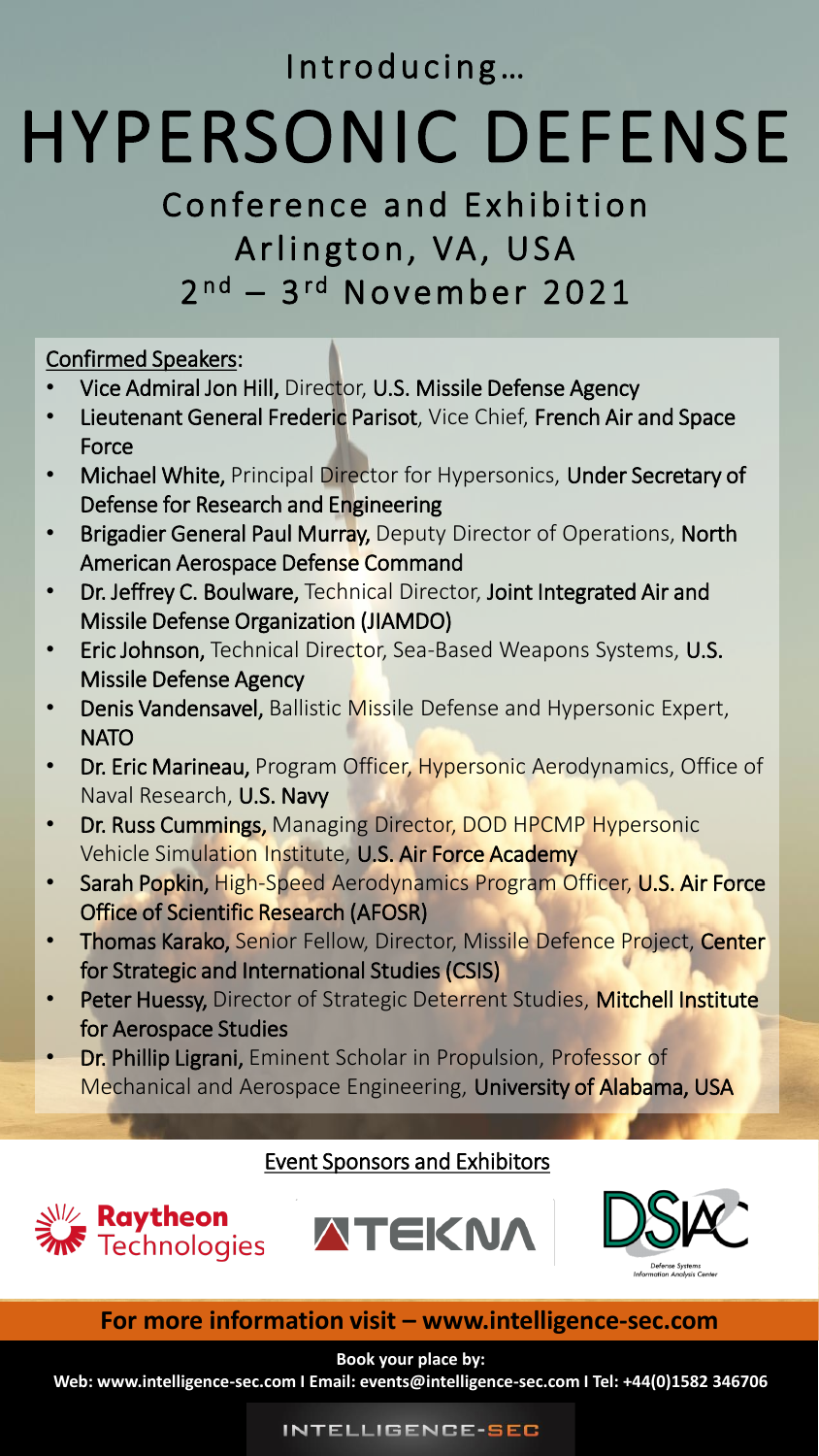# Event Programme Day One

#### 08.30 Registration and Networking

#### 09.00 CHAIRMAN'S OPENING REMARKS

Dr. Phillip Ligrani, Eminent Scholar in Propulsion, Professor of Mechanical and Aerospace Engineering, University of Alabama, USA

### MISSILE DEFENCE CAPABILITIES

### 09.10 OVERVIEW OF U.S. MISSILE DEFENSE CAPABILITIES

- Current BMD capabilities and developments made in recent years
- Current preparedness for hypersonic threat
- Current shortcomings in missile defense capabilities
- Emerging threats and challenges
- Vice Admiral Jon Hill, Director, U.S. Missile Defense Agency

### **Raytheon** ﷺ **M** Technologies

### 09.50 **RAYTHEON PRESENTATION**

Tay Fitzgerald, Vice President, Strategic Missile Defense, Raytheon Missiles and Defense

10.30 Networking Coffee Break

#### 11.00 **NEED FOR SPEED : HYPERSONIC WEAPONS WITHIN THE FRENCH AIR AND SPACE FORCE**

- Overview of French BMD capabilities
- Current modernisation efforts to defend against possible hypersonic threat
- Roadmap for the next few years

Lieutenant General Frederic Parisot, Vice Chief, French Air and Space Force

### 11.40 NATO BALLISTIC MISSILE DEFENCE ROADMAP

- Current NATO BMD capabilities
- Current threats being monitored
- Creating a coordinated defence capability to hypersonic weapons
- Where NATO's defence capabilities will be in the next few years

Denis Vandensavel, Ballistic Missile Defense and Hypersonic Expert, NATO

### 12.20 COMPLEX AIR DEFENSE: ADAPTING TO THE HYPERSONIC ERA

- Considerations for the 2022 Missile Defense Review
- Budget Trends
- Channelling the Threat
- **Exploiting New Failure Modes**

Thomas Karako, Senior Fellow, Director, Missile Defence Project, Center for Strategic and International Studies (CSIS)

13.00 Networking Lunch Break

### SIMULATION AND RESEARCH OF HYPERSONIC WEAPONS

# **ATEKNA**

### 14.00 TEKNA PLASMASONIC SOLUTIONS : HIGH ENTHALPY GROUND MATERIAL TESTING FACILITIES

- Development of thermal protection systems using plasma wind tunnels
- Presentation of different technologies
- Review of Tekna's offering

Steven Adler, Plasma Applications Development - Americas, Tekna

Eric Bouchard, Senior Advisor, Product Line Manager – Systems, Tekna

### 14.40 TESTING HYPERSONIC WEAPON CAPABILITIES AND DEFENSES

- Research conducted by ONR on hypersonic weapons
- Challenges for test facilities to review defence systems against hypersonic weapons
- Collaboration needed to create strong defence systems

Dr. Eric Marineau, Program Officer, Hypersonic Aerodynamics, Office of Naval Research, U.S. Navy

15.20 Networking Coffee Break

### 15.50 BASIC RESEARCH IN HIGH-SPEED AERODYNAMICS

- Research portfolio relevant to hypersonic weapon aerothermodynamics
- Flight experiments
- Workforce development

Dr. Sarah Popkin, High-Speed Aerodynamics Program Officer, U.S. Air Force Office of Scientific Research (AFOSR)

### 16.30 CHALLENGES OF HYPERSONIC VEHICLE SIMULATION

- What are the challenges of testing hypersonic vehicles?
- Challenges of simulating the flight of a hypersonic vehicle
- Create challenges of defending against a hypersonic vehicle
- Developments needed

Dr. Russ Cummings, Managing Director, DOD HPCMP Hypersonic Vehicle Simulation Institute, U.S. Air Force Academy

### 17.10 CHAIRMAN'S CLOSING REMARKS

Dr. Phillip Ligrani, Eminent Scholar in Propulsion, Professor of Mechanical and Aerospace Engineering, University of Alabama, USA

## **For more information visit – www.intelligence-sec.com**

### **Book your place by:**

**Web: www.intelligence-sec.com I Email: events@intelligence-sec.com I Tel: +44(0)1582 346706**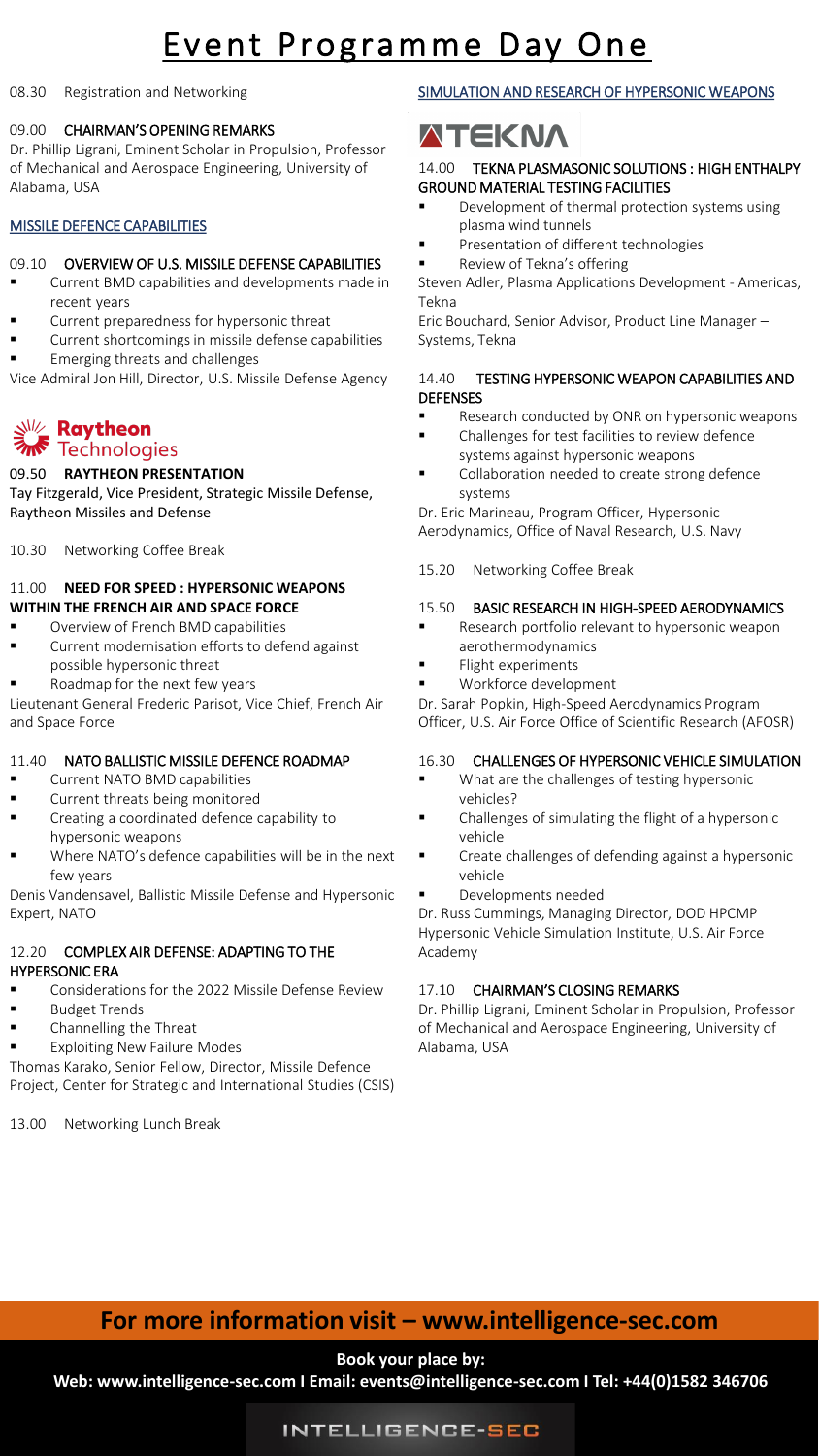# Event Programme Day Two

08.30 Registration and Networking

### 09.00 CHAIRMAN'S OPENING REMARKS

Dr. Phillip Ligrani, Eminent Scholar in Propulsion, Professor of Mechanical and Aerospace Engineering, University of Alabama, USA

### FUTURE OF MISSILE DEFENCE – HYPERSONIC ERA

### 09.10 ACCELERATING HYPERSONIC DEFENSIVE CAPABILITY

- Current capability shortcomings
- R&D in creating an effective defence system from hypersonic weapons
- Importance of cooperation and collaborations

Michael White, Principal Director for Hypersonics, Under Secretary of Defense for Research and Engineering

#### 09.50 CROSS-FUNCTIONAL EFFORTS: LOOKING AT ALL DOMAIN AWARENESS, INFORMATION DOMINANCE, AND DECISION SUPERIORITY

- Reviewing Homeland Defense capabilities to counter hypersonic weapons
- Current Aerospace warnings in place and advances
- Importance of creating IAMD systems that can react to hypersonic weapons

Brigadier General Paul Murray, Deputy Director of Operations, North American Aerospace Defense Command

10.30 Networking Coffee Break

### 11.00 CREATING HYPERSONIC MISSILE DEFENCE **CAPABILITIES**

- The current threats being faced
- Future hypersonic threats
- Importance of creating an HMD capability
- Eric Johnson, Technical Director, Sea-Based Weapons

Systems, U.S. Missile Defense Agency

### 11.40 PRIORITIZATION OF JOINT REQUIREMENTS FOR HYPERSONIC DEFENSE

- Role of the JROC and JIAMDO as the global integrator for IAMD requirements
- Multi-domain approaches for defending against hypersonic weapons

■ Critical attributes for tomorrow's missile defense enterprise

Dr. Jeffrey C. Boulware, Technical Director, Joint Integrated Air and Missile Defense Organization (JIAMDO)

12.20 Networking Lunch Break

### 13.20 IMPACT ON WHAT THE US AND ALLIES NEED FOR MISSILE DEFENSE

- Overview of the amendments needed to track a hypersonic missile
- Current deterrent capabilities
- Challenges that will be faced with hypersonic weapons

Peter Huessy, Director of Strategic Deterrent Studies, Mitchell Institute for Aerospace Studies

### 14.00 IAMD TRAINING AND UNDERSTAND – HYPERSONIC ERA

- Overview of the IAMD Centre of Excellence
- Current training programs based on hypersonics ■ Research being conducted to assist NATO nations on hypersonic missile defense

Colonel Evangelos Tzikas, Director, Integrated Air and Missile Defence Centre of Excellence

### 14.40 SUPPORTING HYPERSONIC FLIGHT THROUGH UCAH AND RESEARCH

- **■** University Consortium for Applied Hypersonics
- **■** TAMU Hypersonic Aerothermodynamic Research ■ BOLT II Flight Test Experiments

Professor Rodney Bowersox, Director, Texas A&M National Aerothermochemistry and Hypersonics Laboratory

### 15.20 CHAIRMAN'S CLOSING REMARKS

Dr. Phillip Ligrani, Eminent Scholar in Propulsion, Professor of Mechanical and Aerospace Engineering, University of Alabama, USA

15.30 Networking Coffee Break

### 16.00 CLOSE OF CONFERENCE AND EXHIBITION

## **For more information visit – www.intelligence-sec.com**

**Book your place by:** 

**Web: www.intelligence-sec.com I Email: events@intelligence-sec.com I Tel: +44(0)1582 346706**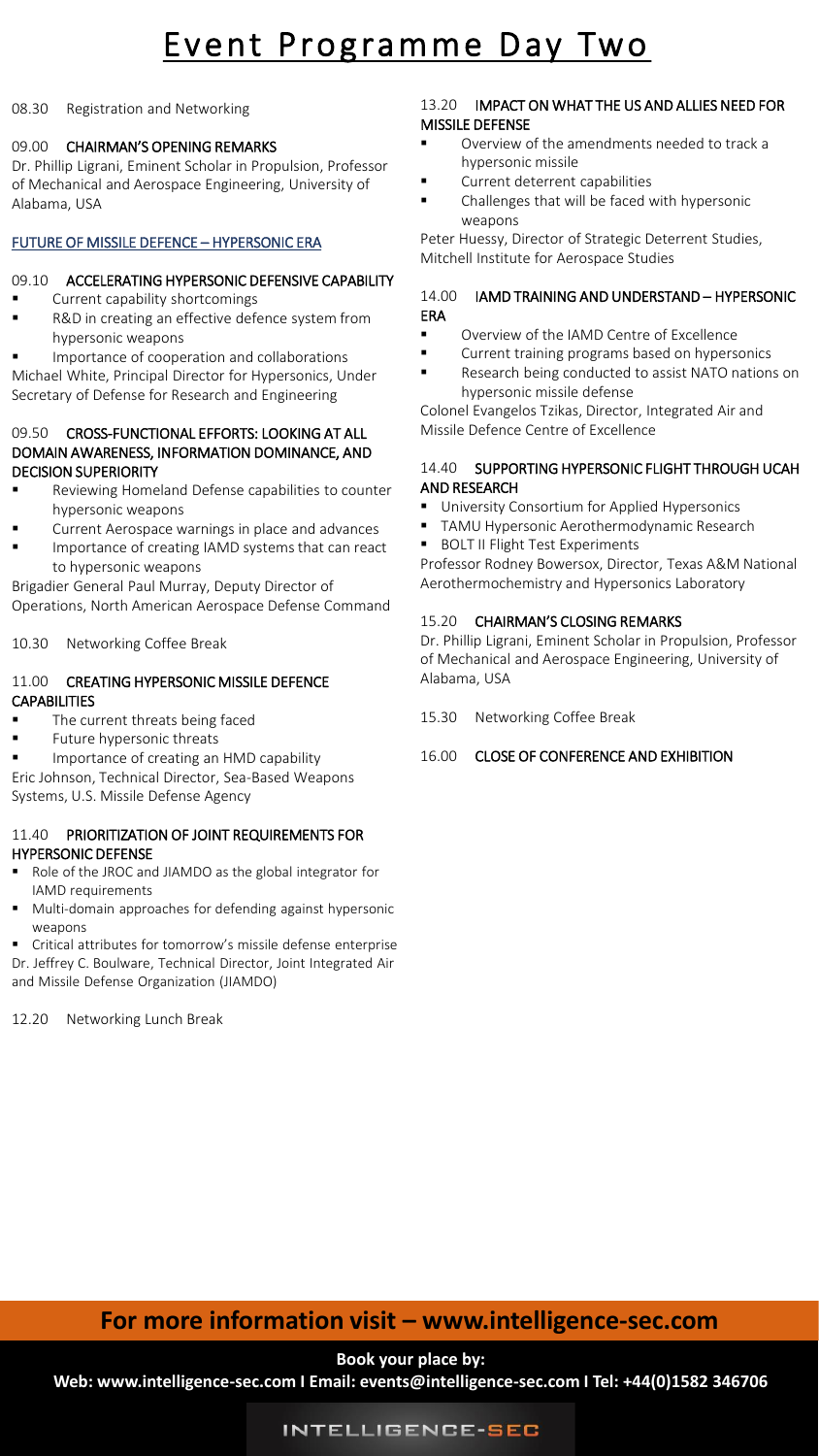# **Raytheon**<br>Mr Technologies

Raytheon Technologies Corporation is an aerospace and defense company that provides advanced systems and services for commercial, military and government customers worldwide. With four industry-leading businesses ― Collins Aerospace Systems, Pratt & Whitney, Raytheon Intelligence & Space and Raytheon Missiles & Defense ― the company delivers solutions that push the boundaries in avionics, cybersecurity, directed energy, electric propulsion, hypersonics, and quantum physics. The company, formed in 2020 through the combination of Raytheon Company and the United Technologies Corporation aerospace businesses, is headquartered in Waltham, Massachusetts.



Over the past 30 years, Tekna has designed and manufactured thermal plasma technologies for Defense and Aerospace applications worldwide. Tekna's state-of-the-art Plasma Wind Tunnels provide our customers with a wide range of flight conditions. Our systems employ a broad array of reliable sensor solutions for the testing of experimental super and hypersonic flight materials. Replicating flight conditions and the recording of critical process data, including sample ablation, stagnation pressure, heat flux, sample temperatures, plasma enthalpy, and gas velocity, form a repeatable and reliable basis for researchers to accurately predict viability of next generation materials needed for hypersonic flight.



The Defense Systems Information Analysis Center (DSIAC) is a component of the DoD - USD (R&E) comprised of scientists, engineers, researchers, analysts, and information specialists. We offer free research services to DoD and federal government users including SME connections, trainings, database management and more, intended to eliminate interdepartmental redundancy, foster collaboration, and stimulate innovation.

### **For more information visit – www.intelligence-sec.com**

**Book your place by:** 

**Web: www.intelligence-sec.com I Email: events@intelligence-sec.com I Tel: +44(0)1582 346706**